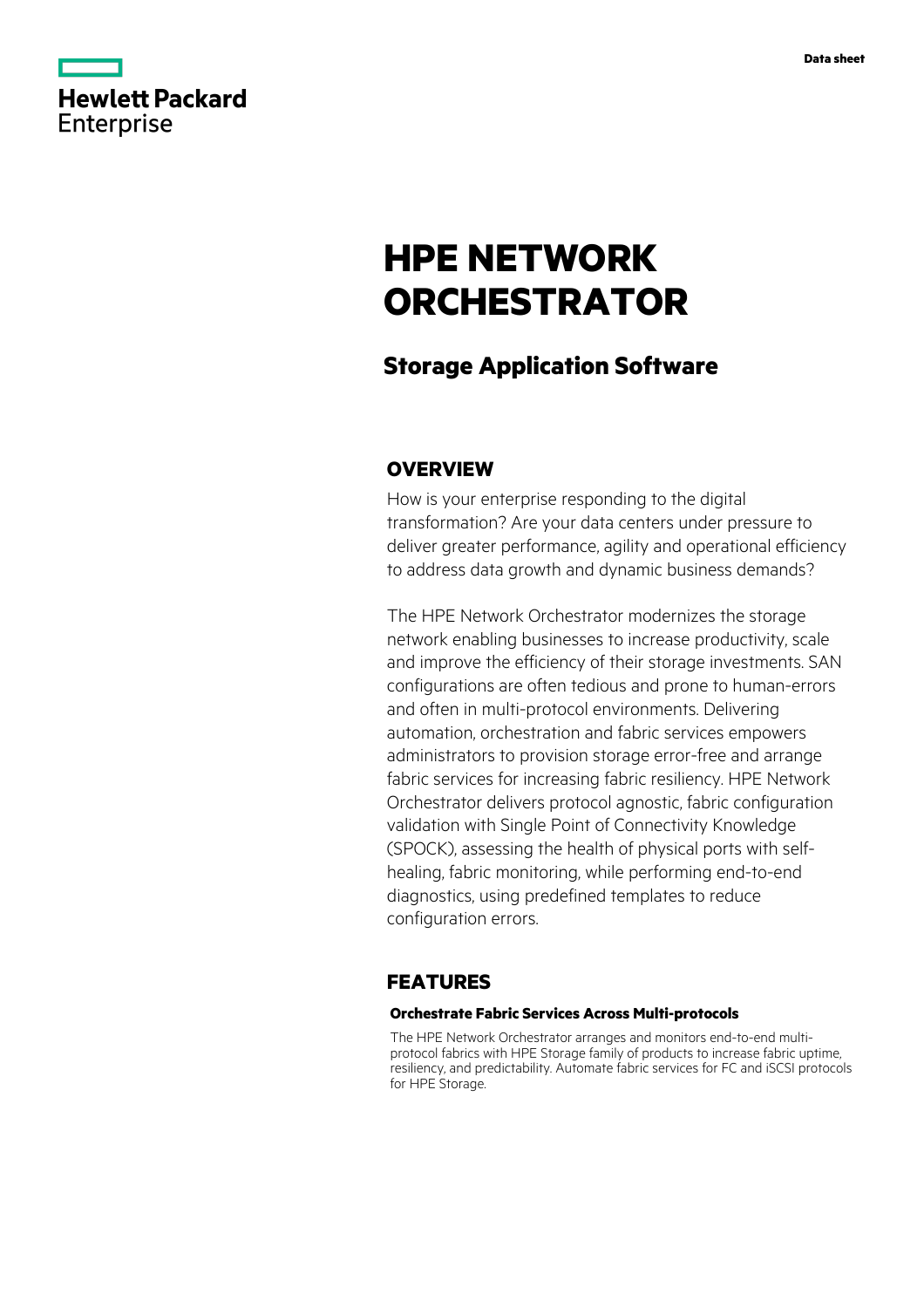Predefined and custom templates enable fabric configuration's consistency and repeatability.

Quickly generate templates that are pre-configured and/or customized configurations, which can be applied to managed elements on specific devices thereby reducing human-errors while facilitating sharing of best practices.

#### **SAN Pre-deployment Verification with HPE SPOCK Assurance**

The HPE Network Orchestrator validates the integrity, interoperability, and compliance of Hewlett Packard Enterprise storage, servers, and network fabric infrastructures before or during deployment.

Keep the SAN and fabric infrastructure in ideal health by making informed decisions with better supportability and predictability.

Assess, report, and remedy for improved fabric health.

#### **Visualize Managed Elements of the Fabric End-to-end**

The HPE Network Orchestrator allows the administrator to understand what devices are connected end-to-end and provide fabric visibility by launching a sequence of steps to create the topology view of the managed elements.

Support: HPE Storage, HPE M-series Ethernet switches, HPE B-series and Cseries Fibre Channel switches, HPE Complete partner products, qualified 3rd party Ethernet switches, adapters (HBAs, NICs, CNAs), cables and optical transceivers.

#### **End-to-end Monitoring With Self-healing Capabilities**

The HPE Network Orchestrator monitors activities and generates events for action, auditing, and reporting.

Administrators can monitor various parameters end-to-end to make informed decisions based on alerts, with other fabric services to remedy a situation. Delivering an easy way for administrators to be altered about storage networking issues.

Builds on the basic diagnostic ready fabric capabilities with advanced diagnostic assessment to monitor and quickly identify states of physical ports for root cause analysis, failure impact assessment, and self-healing for improved performance.

| <b>Technical specifications</b>       | <b>HPE Network Orchestrator</b>                                                                                      |
|---------------------------------------|----------------------------------------------------------------------------------------------------------------------|
| <b>Supported hardware environment</b> | HPE M-series (Ethernet), HPE B-series (Fibre Channel), HPE C-series, HPE 3PAR, HPE Primera, HPE<br>Complete Products |
| Version                               | HPF Network Orchestrator version 2.1.0                                                                               |